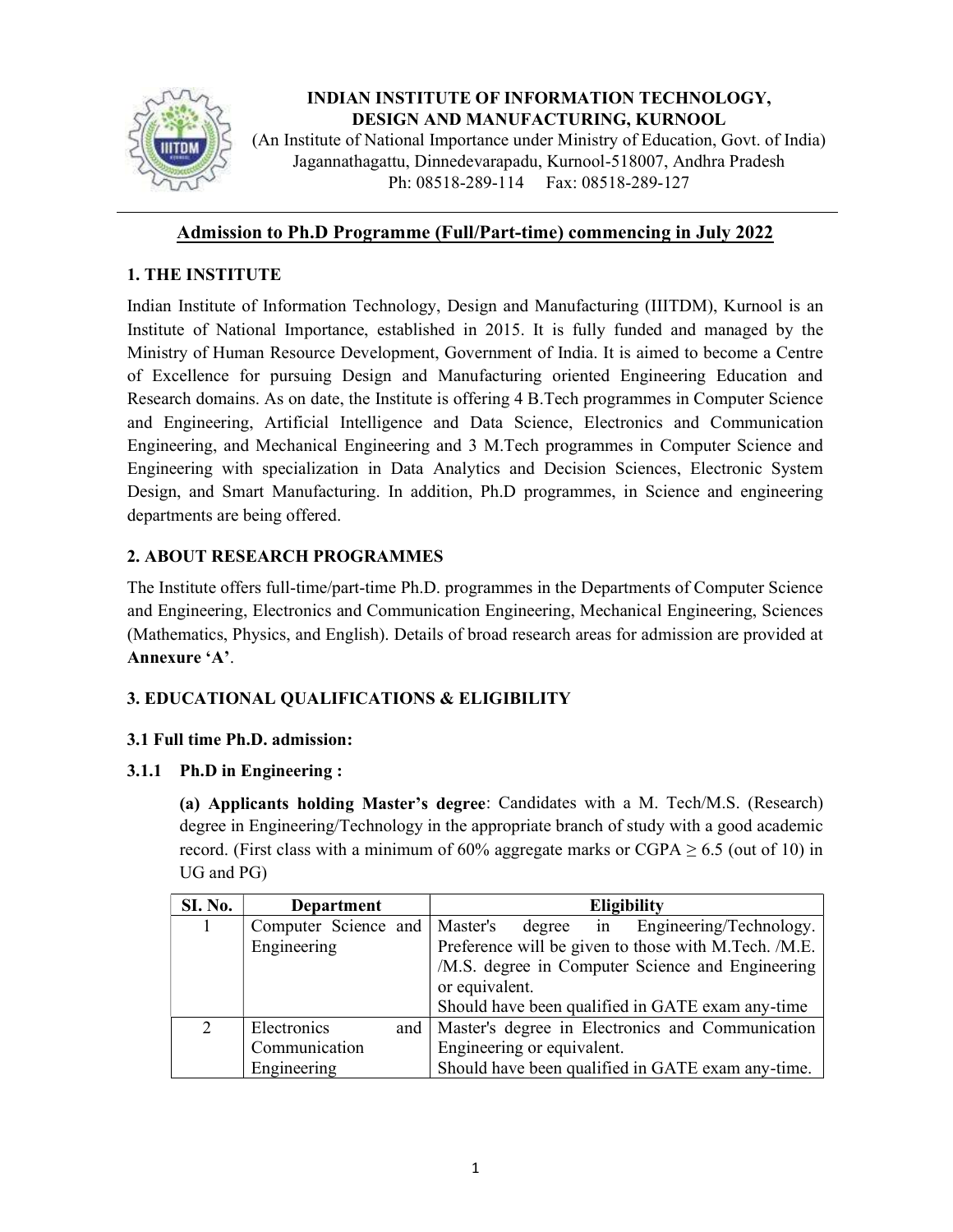| 3 | Mechanical  | Master's degree in Mechanical Engineering,        |
|---|-------------|---------------------------------------------------|
|   | Engineering | Aerospace Engineering, Automobile Engineering,    |
|   |             | Energy Engineering, Industrial<br>Engineering,    |
|   |             | Instrumentation, Metallurgical Engineering,       |
|   |             | Engineering,<br>Production/Manufacturing          |
|   |             | Mechatronics, CAD/CAM/CIM and other allied        |
|   |             | areas.                                            |
|   |             | Should have been qualified in GATE exam any-time. |

### (b) Applicants holding Bachelor's degree:

Candidates who have Bachelor's degree in Engineering/Technology with exceptionally good academic record will be considered for direct admission to Ph.D. Programme in the engineering departments subject to anyone of the following conditions:

- $\triangleright$  A B. Tech degree holder from IIT with a minimum CGPA of 8.0 on a 10-point scale or with a valid GATE score.
- $\triangleright$  A Bachelor's degree holder in Engineering/Technology from any other University who is among the top 10 rank holders in the University and having a valid GATE score. (Proof of Top 10 rank holder certificate should be attached).
- A Bachelor's degree holder in Engineering/Technology from a reputed R&D organization with minimum 60% aggregate marks or CGPA  $\geq$  6.5 (out of 10) and having a proven research record.

### 3.1.2 Ph.D in Sciences:

| <b>SI. No.</b> | Department         | <b>Eligibility</b>                                                                                                                                                                                                                         |
|----------------|--------------------|--------------------------------------------------------------------------------------------------------------------------------------------------------------------------------------------------------------------------------------------|
|                | <b>Mathematics</b> | M.Sc. in Mathematics/Applied Mathematics or<br>equivalent with GATE/CSIR-NET/NBHM/Inspire<br>Fellowship and first class with a minimum of 60%<br>aggregate marks or CGPA $\geq$ 6.5 (out of 10) in UG and<br>PG.                           |
| $\mathcal{D}$  | English            | MA in English (TESOL/TESL/ELT) (or) MA in<br>English Literature or allied subjects with NET/GATE<br>in English or allied subjects and first class with a<br>minimum of 60% aggregate marks or CGPA $\geq$ 6.5 (out<br>of 10) in UG and PG. |

Additional criteria other than the minimum educational qualifications given in section 3.1 may be set by the Selection Committee from time to time for short listing candidates to be called for test and/or interview.

### 3.2 Part-time Ph.D. admission: Applicant Eligibility criteria:

An applicant must satisfy the minimum eligibility criteria, mentioned under (a), (b) and (c) of this section, to consider his/her application for Part-time Ph.D. programme of the institute and any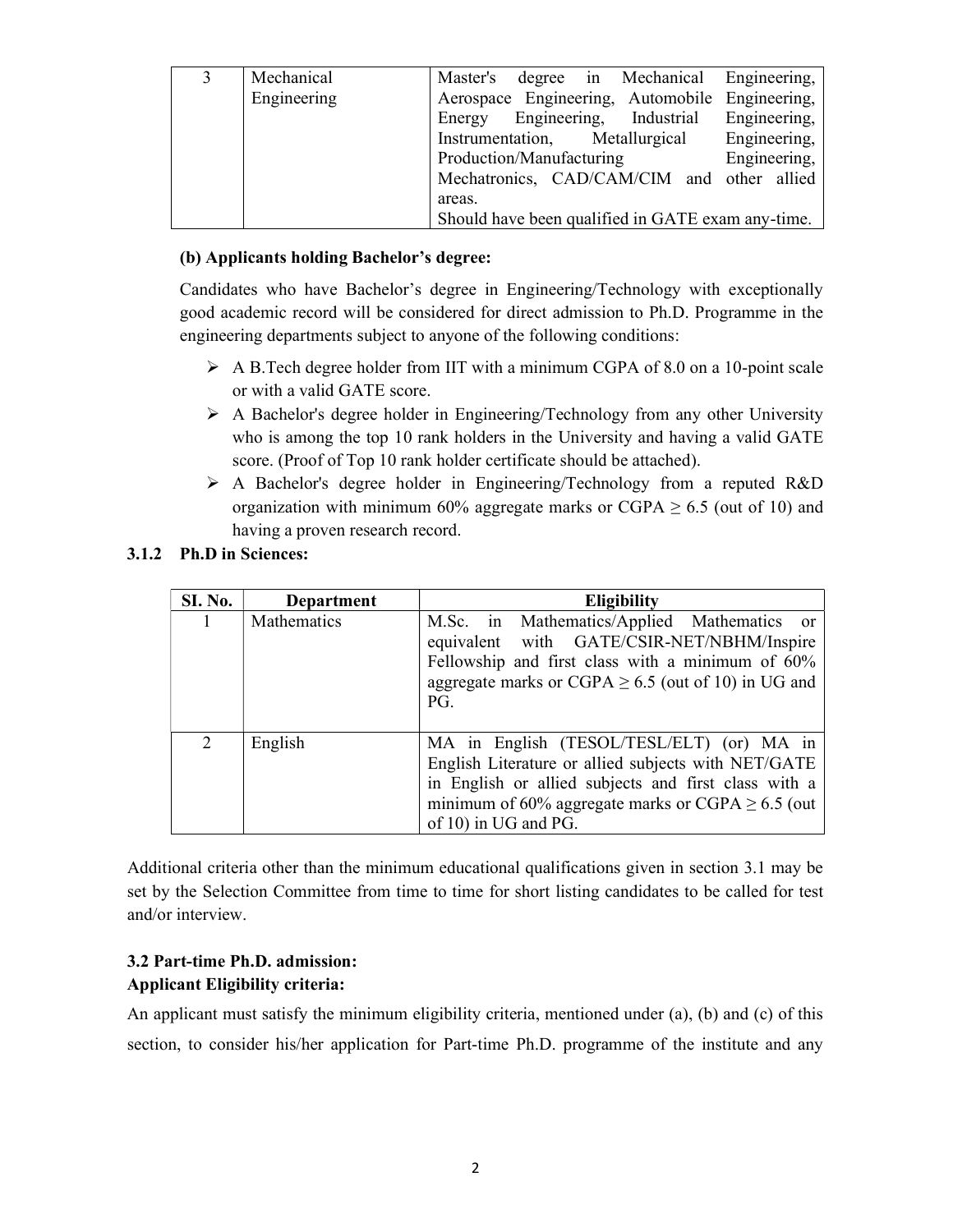additional requirements specific to the departments will be published in website along with advertisement from time to time with the approval from the competent authority.

### (a) Educational Qualifications

Master's/M.S. (by Research) degree in the appropriate branch of study with first class and a minimum 60% aggregate marks or CGPA  $\geq$  6.5 (out of 10) in UG and PG.

| S.No.          | Department                                          | <b>Eligibility</b>                                                                                                                                                                                                                                                                                                              |
|----------------|-----------------------------------------------------|---------------------------------------------------------------------------------------------------------------------------------------------------------------------------------------------------------------------------------------------------------------------------------------------------------------------------------|
| 1              | Computer Science and<br>Engineering                 | M.Tech. /M.E. /M.S. degree in Computer Science<br>and Engineering or equivalent.                                                                                                                                                                                                                                                |
| $\overline{2}$ | Electronics and<br><b>Communication Engineering</b> | M.Tech. /M.E. /M.S. degree in Electronics and<br>Communication Engineering or equivalent.                                                                                                                                                                                                                                       |
| 3              | Mechanical Engineering                              | M.Tech. /M.E. /M.S. degree in Mechanical<br>Engineering, Aerospace Engineering, Automobile<br>Engineering, Energy Engineering, Industrial<br>Engineering, Instrumentation, Metallurgical<br>Production, Manufacturing<br>Engineering,<br>Engineering, Smart Manufacturing, Mechatronics,<br>CAD/CAM/CIM and other allied areas. |
| 4              | Sciences                                            | a.) Mathematics<br>M.Sc./M.A. in Mathematics/Applied Mathematics<br>or equivalent<br>b) English<br>MA in English (TESOL/TESL/ELT) (or) MA in<br>English Literature or allied subjects                                                                                                                                           |

Note: For engineering departments, candidates with B.Tech. /B.E. degree, may also be considered if the candidates have at least 6 years of experience with proven track record of research experience.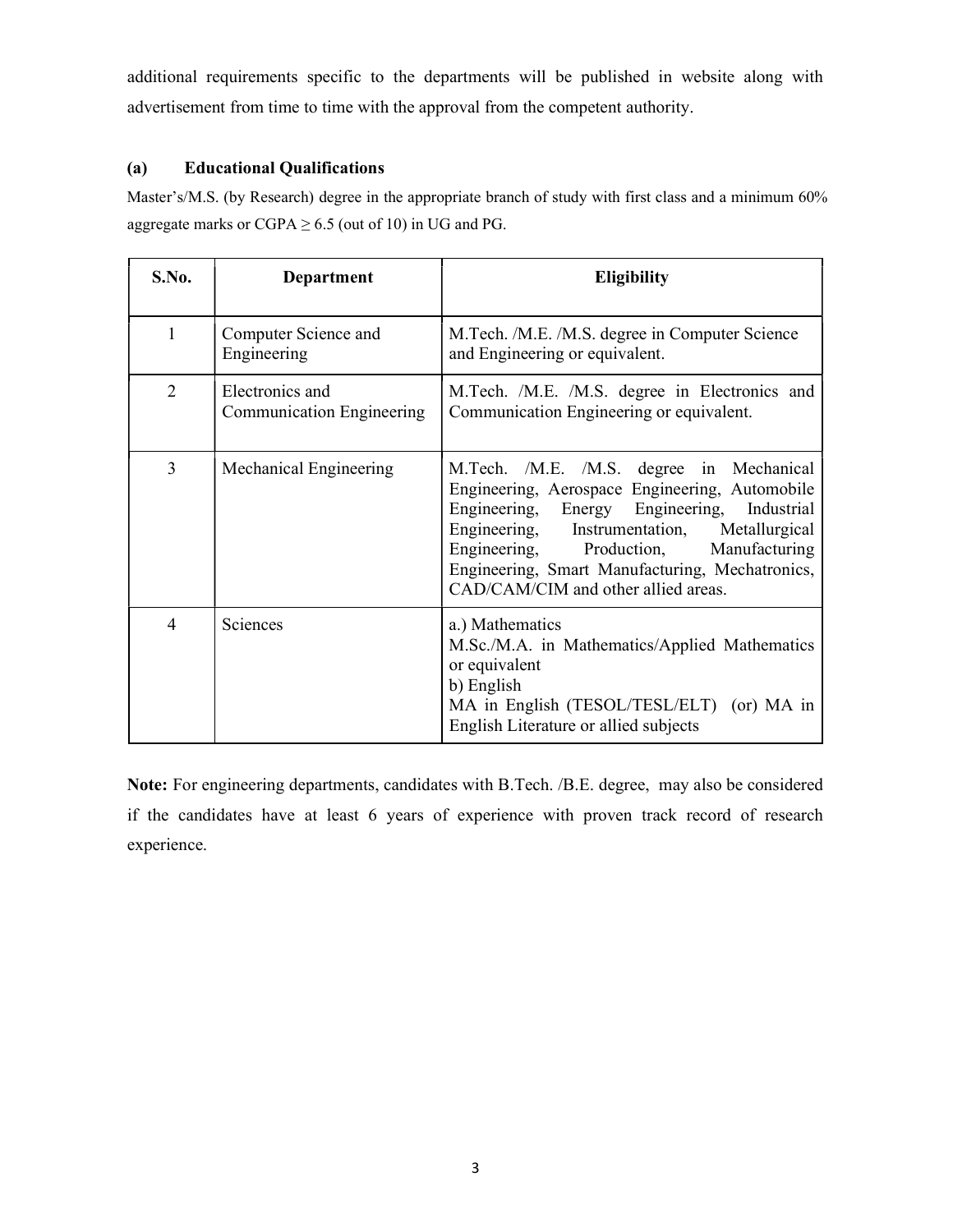### (b) Relevant Experience

Permanent employees who can submit No Objection Certificate from their employee and are working in the cadre equivalent to Scientist-C/Assistant Professor/Lecturer in Government R&D laboratories/Government organizations/Government industry/ PSUs/State Undertakings having at least three years of experience are eligible.

OR

 Permanent/Regular Employees from Private Industries/Education Institutions with R & D facilities having at least three years of experience are eligible.

### (c) Organization Qualifications

(i) Government R&D laboratories/Government Educational Institutions/ Government organizations/Government industry/PSUs/State Undertakings;

(ii) Private Organization/Industry/Educational Institutions, to which the applicant belongs to, must be of at least 3 years standing (i.e., established at least five years before the last date of applying for Ph.D. (Part-time) admission as per the advertisement) with membership in CII/ASSOCHEM or any other equivalent membership.

### 4. PhD Admission

### 4.1 Admission with Financial Assistance (HTRA):

The scholars admitted to the Ph.D. programmes under Full-time are eligible for the Half-time Teaching/Research Assistantship (HTRA) under the following regulations:

● The scholars should work for at least 8 hours per week to earn this assistantship.

Renewal of assistantship every semester will be contingent on enrolment, satisfactory progress in research work and good performance during the preceding semester in the discharge of responsibility as teaching / research assistant.

- Financial assistance is provided to selected scholars based on the prescribed rules of MoE.
	- a)  $1^{st}$  and  $2^{nd}$  Year: Rs. 31,000/-
	- b)  $3^{\text{rd}}$  to  $5^{\text{th}}$  year: Rs. 35,000\*/-

(\*The fellowship is awarded based on external assessment after completion of two years).

### 4.2 Selection Procedure:

Eligible candidates possessing the minimum educational qualifications and satisfying additional criteria set by the institute from time to time only will be called for a written test and/or interview.

Based on the academic record and the performance of the candidates in the test based on GATE 2022 syllabus and/or interview, the selection committee will finalize the names of candidates for admission to the Ph.D. programme.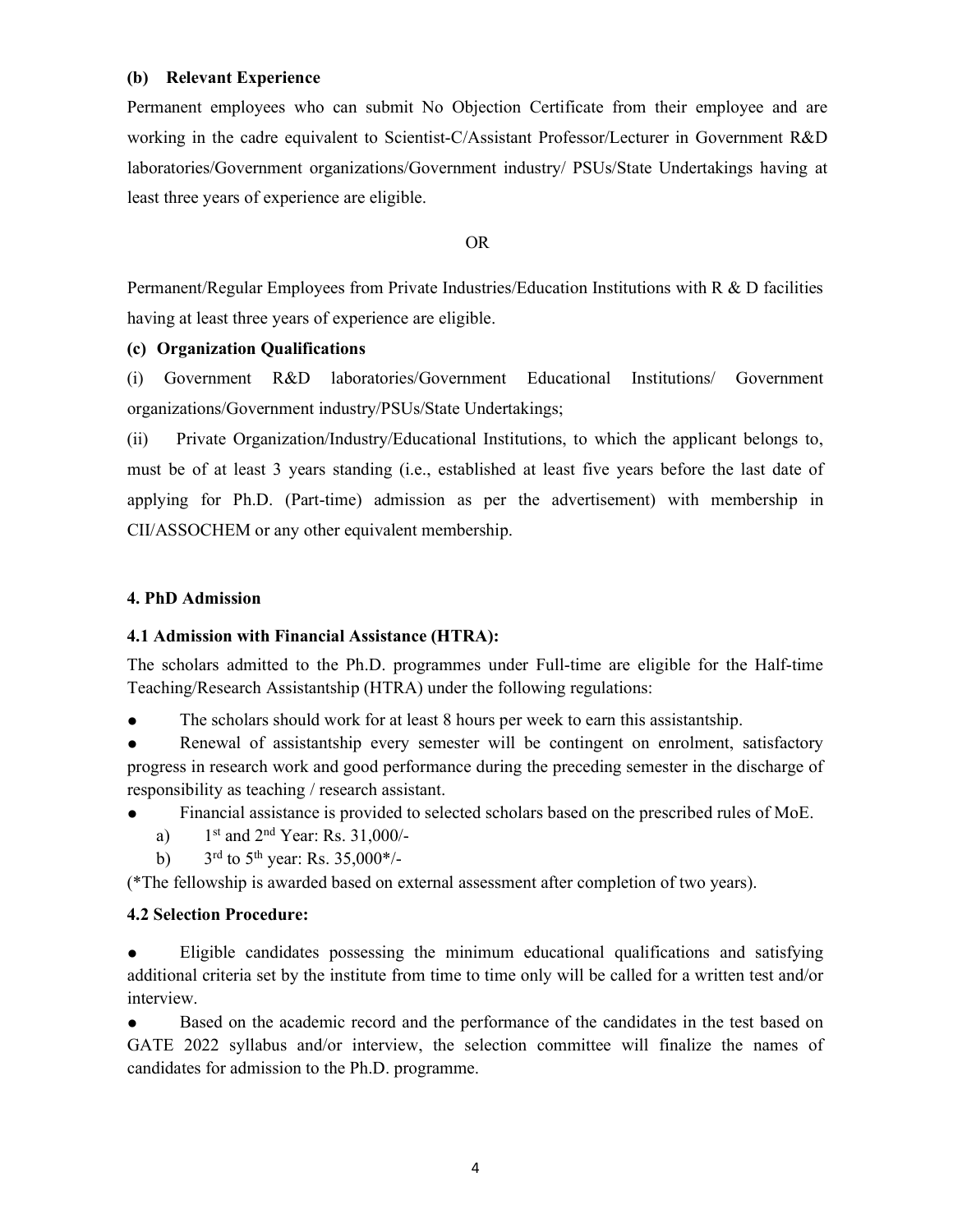### 4.3 Fee Structure:

The Fee structure for the Ph. D. programme is given in **Annexure 'B'.** 

4.4 No TA/DA will be paid for attending Exam and/or Interview for Ph.D. programme.

### 4.5 Completing the Qualifying Degree and production of Provisional Certificate:

Candidates joining Ph.D. programme in July 2022 semester have to submit their original mark/grade sheets along with provisional certificates at the time of admission.

### 4.6 Application Procedure:

● Interested and eligible candidates shall download the application form available on the Institute website (www.iiitk.ac.in) and submit the hard copy of the duly filled application form along with relevant enclosures in an envelope super-scribing of "Application for Ph.D Admission (Full/Part Time) in the Department of  $\cdot$   $\cdot$  to the following address.

To,

PhD Admissions,

Academic Section,

# Indian Institute of Information Technology, Design and Manufacturing, Kurnool Jagannathagattu Hill, Kurnool,

### Andhra Pradesh 518007.

- In case, NOC is not enclosed at the time of submission, a self-declaration form should be attached by the candidate stating that NOC will be submitted at the time of written test and/or interview.
- Application Fee:
	- a) Gen/OBC candidates: Rs.500/-
	- b) SC/ST/PwD candidates: Rs.250/-

Candidates need to pay application fee only through online mode and procedure is given in Annexure 'C'. Application fee once paid is non-refundable.

 Shortlisted candidates qualified for the Written test/Interview need to submit the following applicable self-attested documents and original certificates are to be produced for verification on the day of Written test/Interview:

a) Copies of all Mark sheets/grade cards, degree certificates beginning from SSLC towards proof of qualification with Original certificates.

b) Copy of Community Certificate in the case of SC/ST/OBC/Economically Weaker Section (EWS) candidates issued by the competent authority of respective State Government.

c) Authorized Doctor's Certificate with disability descriptions in the case of Person with Disabled (PwD) candidates.

d) Copy of GATE score or UGC - JRF/NET/CSIR/ DAE-JEST/Inspire fellowship or other fellowship award.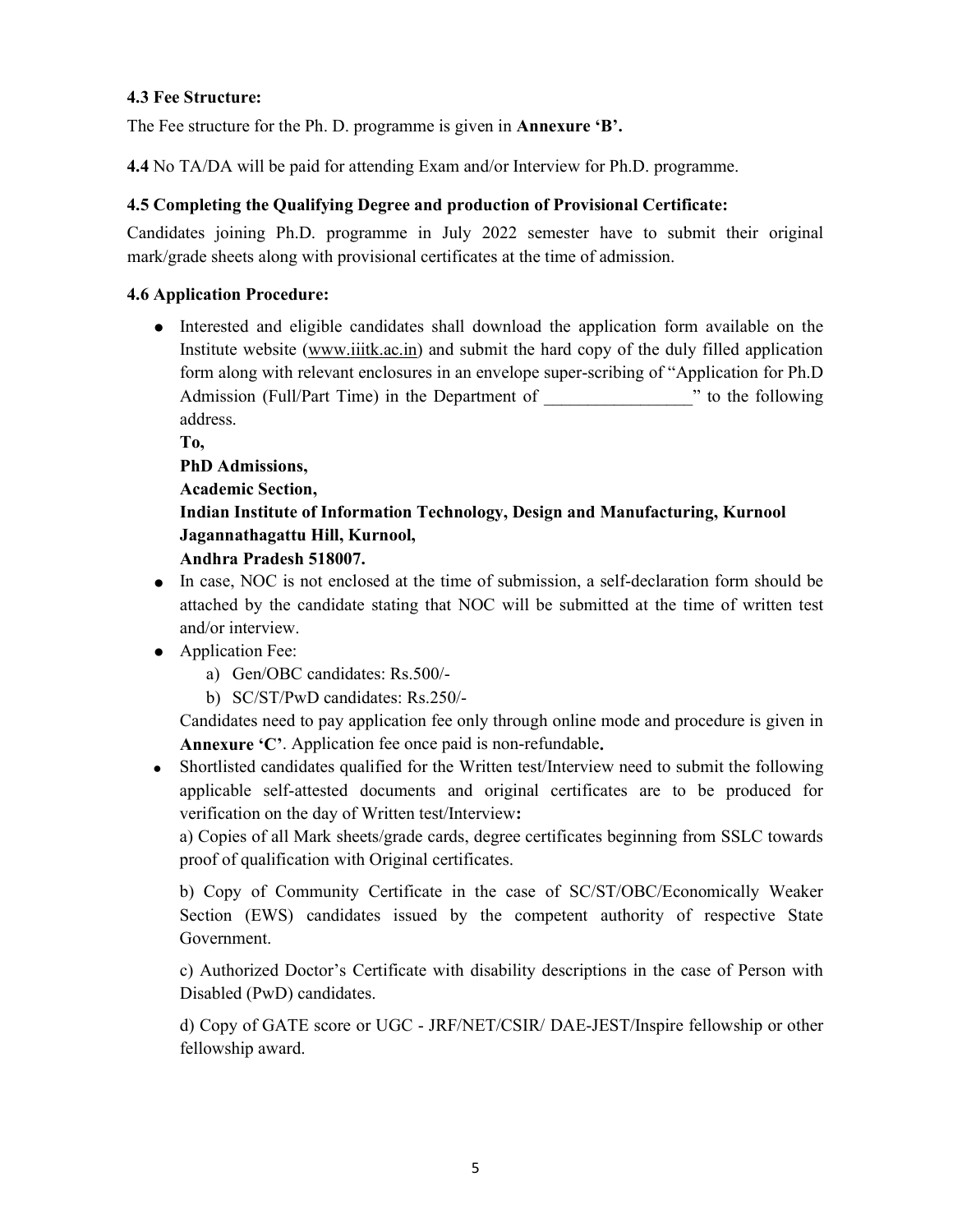- e) Copy of proof of Experience certificate, if any.
- f) Copy of No Objection and Sponsorship certificate

### 4.7 Reservation of seats:

Reservations are applicable as per the rules and regulation of the Govt. of India.

5. Rules and Regulations for the PhD programs (Full-Time/Part-Time) are available in the below link: https://iiitk.ac.in/Ph.D.-Admission/page

## IMPORTANT DATES

| Web notification of the PhD Advertisement and                      | 20-April-2022                          |
|--------------------------------------------------------------------|----------------------------------------|
| the Application Registration process starts on                     |                                        |
| Last date for receiving the Application forms                      | 20-May-2022                            |
| Web notification of the short-listed candidates for written test   | 27-May-2022                            |
| and/or Interview                                                   |                                        |
| Tentative dates of written test and/or interview (for short listed | $6^{th}$ to 10 <sup>th</sup> June 2022 |
| candidates)                                                        |                                        |
| <b>Announcement of Results</b>                                     | $20th$ June 2022                       |
| Last date for the seat confirmation, fees payment for the first    | $1st$ July 2022                        |
| semester (selected candidates only) and reporting to the           |                                        |
| institute.                                                         |                                        |

For Any queries, the applicants can drop a mail to: phdadmissions@iiitk.ac.in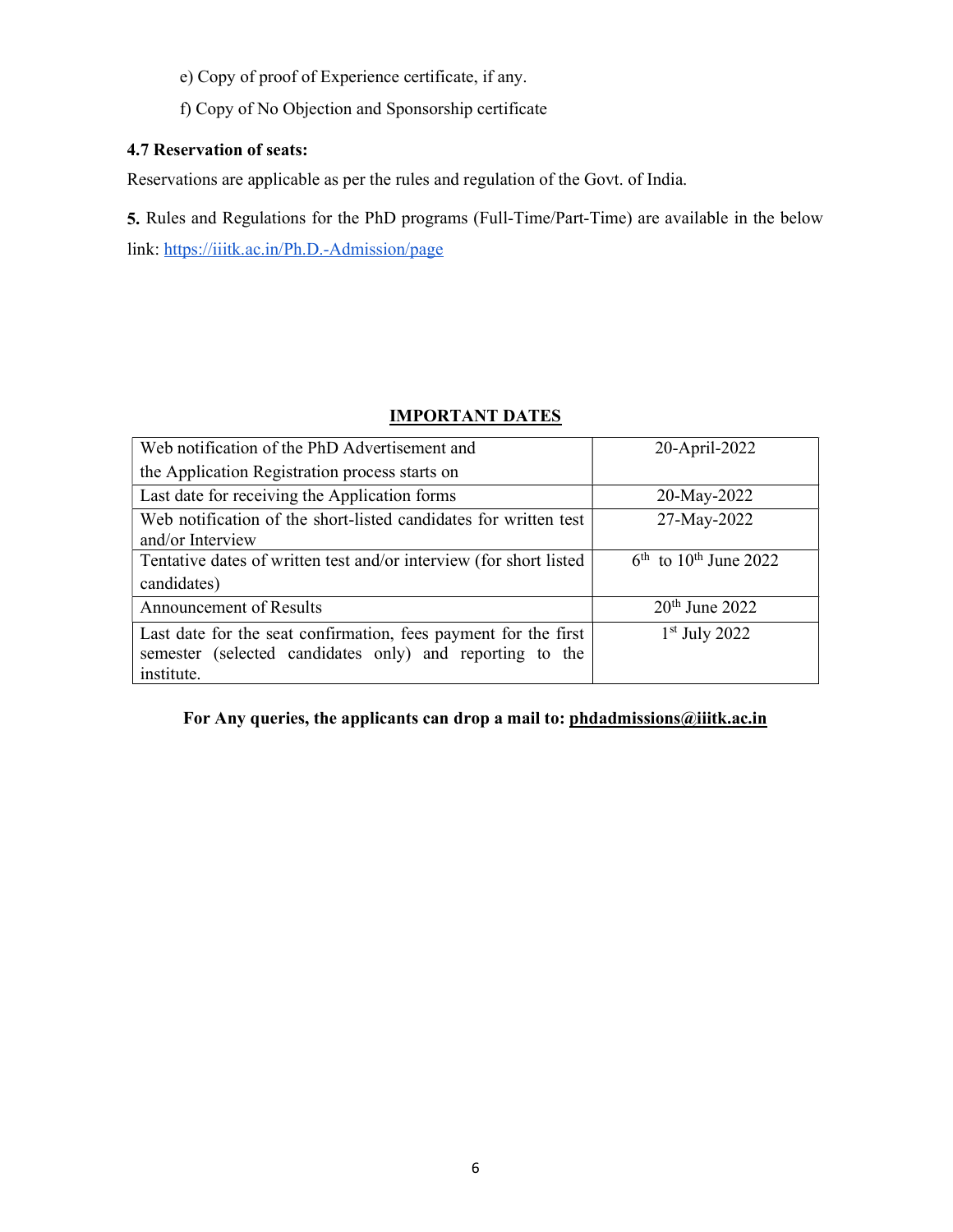# Annexure-A

# Tentative Broad Research Areas

| Department             | <b>Full Time/Part Time</b>                                                  |
|------------------------|-----------------------------------------------------------------------------|
| Computer               | Graph Theory and Graph Algorithms, Data Mining, Machine Learning, Data      |
| <b>Science and</b>     | analytics, Data Science, Natural Language Processing(NLP), Databases,       |
| <b>Engineering</b>     | Deep Learning, Artificial neural networks, Social Computing, Recommender    |
|                        | Systems, Remote sensing, Pattern recognition, Computer vision, Privacy      |
|                        | Preserving Cryptography, Post Quantum Cryptography, Theory of Computer      |
|                        | Science, Automata Theory, "4G, 5G, High Efficiency Wi-Fi networks, IoT      |
|                        | and Edge computing", SDN and NFV.                                           |
| <b>Electronics and</b> | VLSI, Signal Processing, Information Security, Wireless and Mobile          |
| Communication          | Communications and Adhoc Networks, Software Defined Radio/Cognitive         |
| <b>Engineering</b>     | Radio, Global Navigation Satellite Systems, Underwater Communication,       |
|                        | Inverse Problems in Electromagnetics, Computational Electromagnetics,       |
|                        | Non-destructive Evaluation, RFIC/MMIC Design, Antenna Design.               |
| Mechanical             | Smart Materials, Data driven Modelling, Machine Learning, Deep Learning,    |
| <b>Engineering</b>     | Computational Mechanics, Fatigue Analysis, Fluid Mechanics Analysis,        |
|                        | Constitutive Modelling & Continuum Mechanics, Dynamics and Vibrations,      |
|                        | MEMS, Scanning Probe Microscopy and Non-linear Dynamics, Cyber              |
|                        | Physical Systems, Cyber Physical manufacturing Systems, Digital Twin,       |
|                        | IIoT, Robotics and Automation, Machine Vision, Autonomous System, Soft      |
|                        | Robotics, Control Theory.                                                   |
| <b>Mathematics</b>     | Parameter uniform numerical methods for singularly perturbed problems,      |
|                        | Numerical solution of partial differential equation, Differential equation, |
|                        | Mathematical Control Theory, Inverse Problems.                              |
| <b>English</b>         | Curriculum, Syllabus Designing and Materials Production, English as a       |
|                        | Second Language (ESL), English for Specific Purposes (ESP), Second          |
|                        | language Acquisition, Medium of Instruction and Language Policy,.           |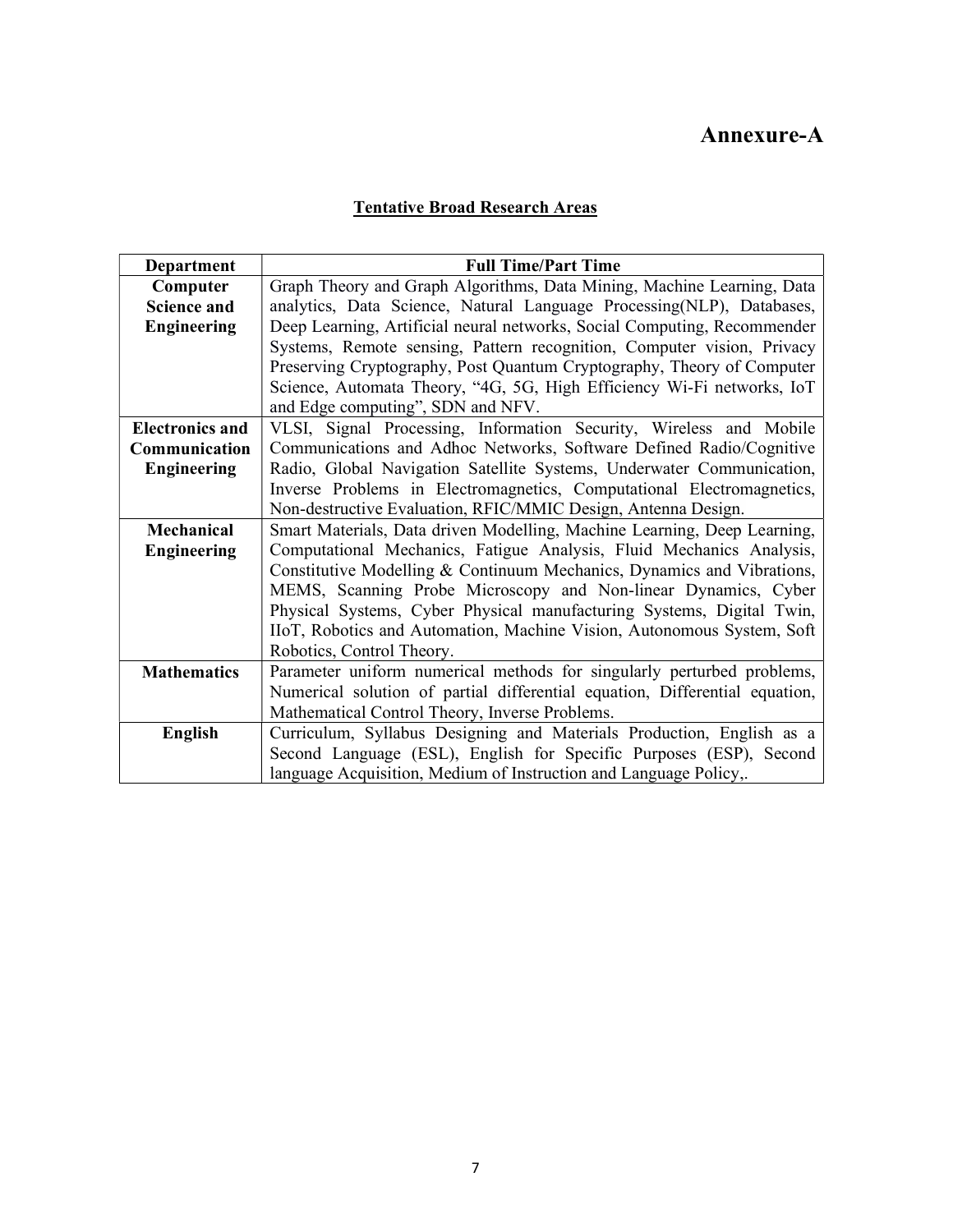# Annexure-B

| <b>Description</b>                          | Ph.D. |
|---------------------------------------------|-------|
| <b>I. Institute Fees</b>                    |       |
| A. One-time Fees:                           |       |
| <b>Admission Fee</b>                        | 500   |
| Certificate/Thesis Fee                      | 1500  |
| Student welfare fee                         | 1000  |
| <b>Infrastructure Development Fee</b>       | 1000  |
| Alumni Life Membership Fee                  | 500   |
| Publication Fee / Library Fee               | 1500  |
| <b>Cultural Fee</b>                         |       |
| Total (A)                                   | 6000  |
|                                             |       |
| <b>B. Semester Fees:</b>                    |       |
| <b>Tuition Fee</b>                          | 24000 |
| <b>Examination Fee</b>                      | 500   |
| <b>Registration Fee</b>                     | 500   |
| Sports Fee                                  | 1000  |
| Medical Fee                                 | 1000  |
| <b>Student Amenities Fee</b>                | 3000  |
| <b>Internet Fee</b>                         | 500   |
| Total (B)                                   | 30500 |
|                                             |       |
| <b>C. Medical Insurance Premium</b>         | 1000  |
|                                             |       |
| Grand Total [A+B+C]                         | 37500 |
|                                             |       |
| II. Hostel Fees & Mess Charges per semester |       |
| Hostel Admission fee                        | 700   |
| <b>Hostel Seat Rent</b>                     | 3500  |
| Hostel Maintenance Charges                  | 9000  |
| Dining charges - Advance                    | 23500 |
| <b>Establishment Charges</b>                | 1000  |
| Development Fee                             | 1000  |
| <b>Total</b>                                | 38700 |
|                                             |       |
| Hostellers (I & II)                         | 76200 |

# FEES PARTICULARS

Note: The SC/ST students shall get complete Tuition fees waiver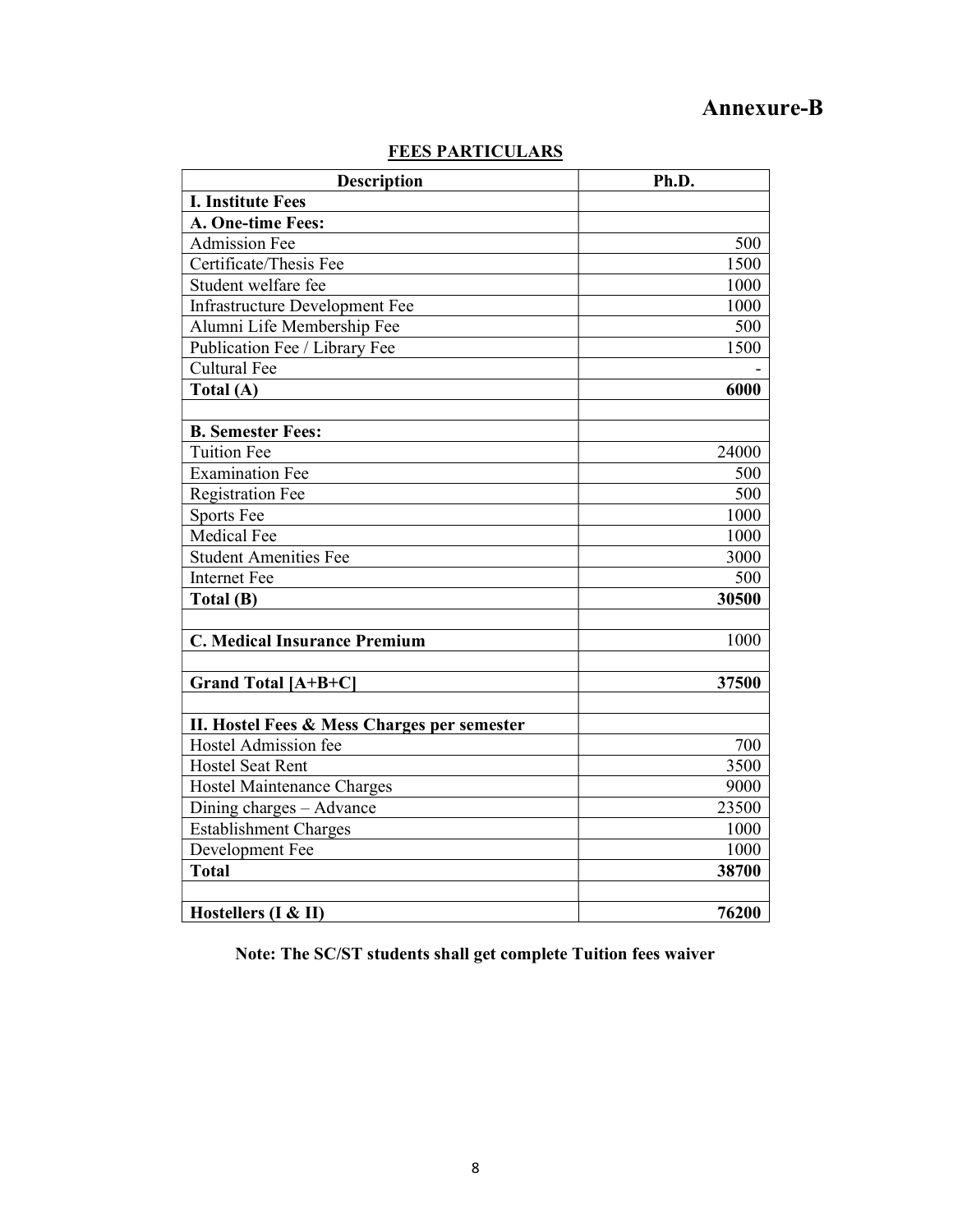# Annexure-C

### PROCEDURE FOR ONLINE PAYMENT OF APPLICATION FEES

- GO TO: https://www.onlinesbi.com
- Select "SB Collect"
- Accept Terms & Conditions
- Proceed
- Select State Andhra Pradesh
- Select type of institute Educational Institutions
- Go
- Drop down PICK UP "IIIT Design and Manufacturing"
- Submit
- Select Payment category

### - Ph.D APPLICATION FEE 2022

- Fill the details
- Select Payment Category

### (Rs. 500/- for GEN/OBC and Rs. 250/- for SC/ST/PwD Candidates)

- Proceed
	- The copy of online fees payment receipt (pdf) must be attached with the application form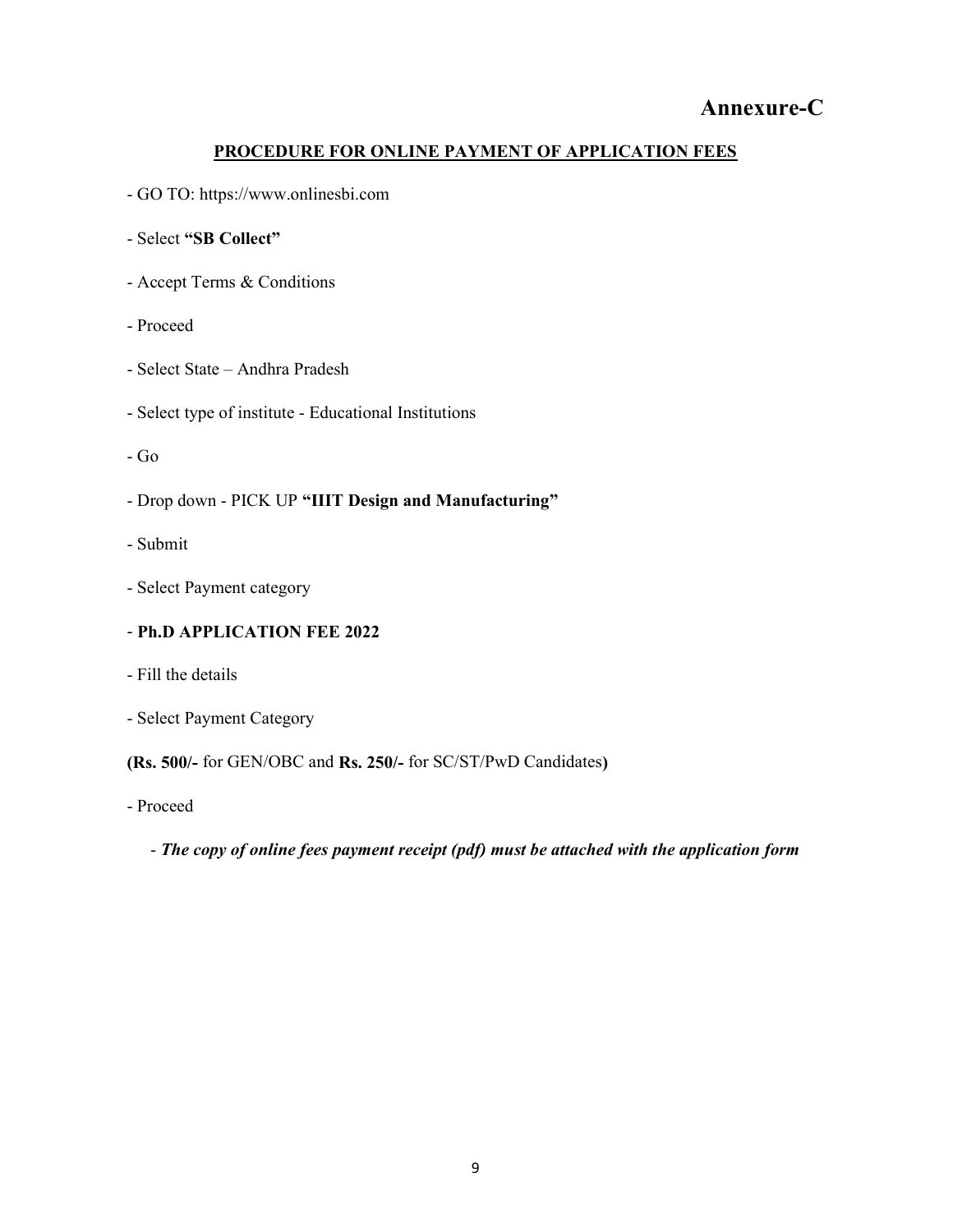# Annexure-D

### NO OBJECTION CERTIFICATE FROM THE EMPLOYER

The application from Mr./Ms ....................................................................... working as ..................................................... in ...................................................................... since ..............................................., is herewith recommended and forwarded to pursue Ph.D programme under Part-time registration scheme in July 2022 at Indian Institute of Information Technology, Design and Manufacturing Kurnool in the Department of ..................................................................

Date: Signature of the Officer with name and address of the Organization

Office Seal